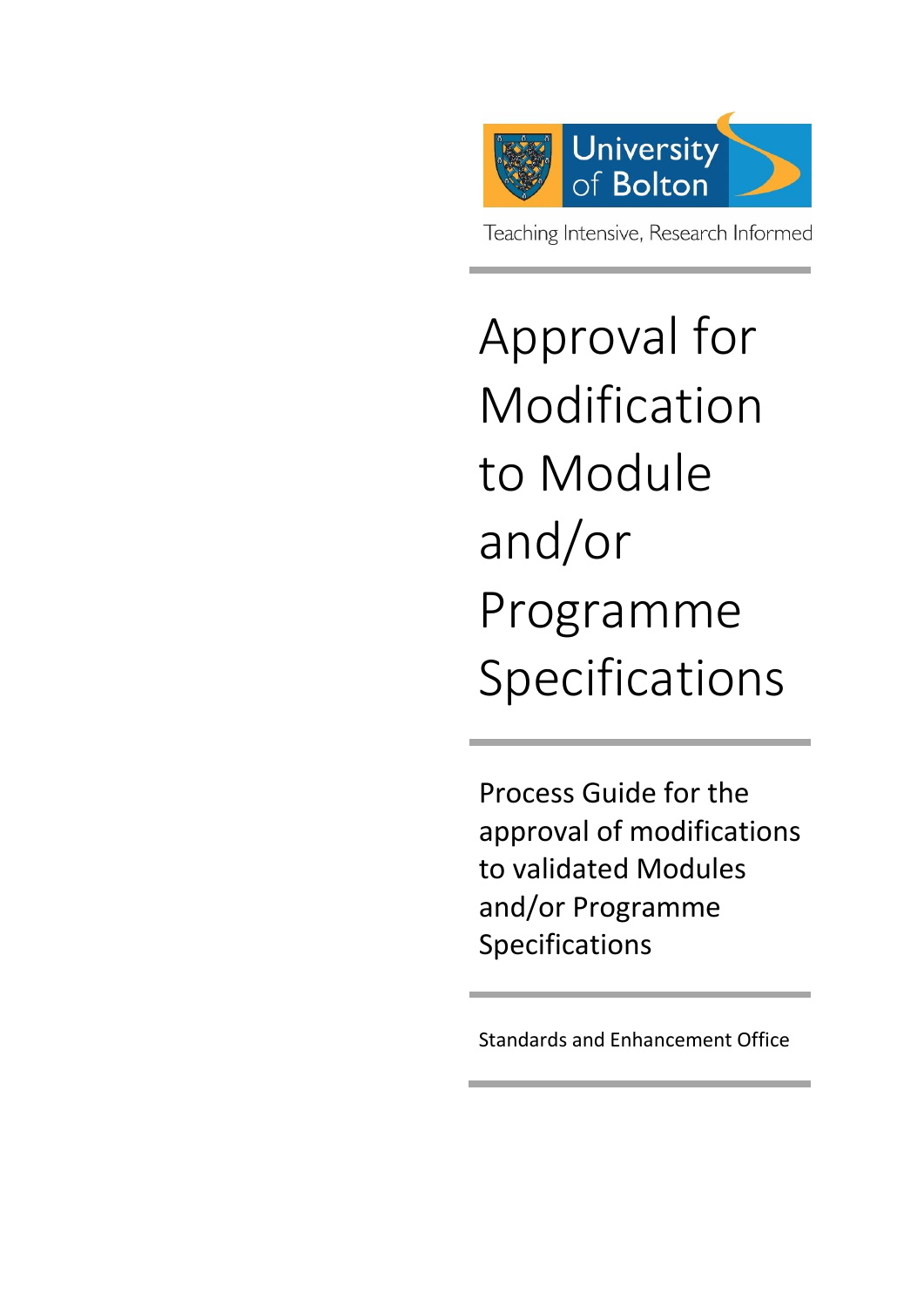

## **1. Managing the Modification Process**

Modification to validated programmes needs to be managed because:

- a) Whilst a couple of tweaks to a validated Module or Programme may seem insignificant, the cumulative change over the duration (normally five years) of the programme can result in the programme being subject to drift and ending up bearing little resemblance to the validated programme;
- b) The information on validated Programme (and often Module) Specifications constitutes the material information upon which students and applicants make their decision to study a particular programme at the University and so they need to be involved in the process of change either by way of confirming that they are content with the change or in the case of applicants the changes may have a bearing on their choice of course and may result in them deciding not to enrol at the University of Bolton opting for another programme;
- c) The University systems now interlink closely so a change on the Programme or Module Specifications Databases often have an impact on the SITS records and the website content so the notification of changes across the organisation is critical otherwise the synchronisation of the change and therefore the quality of the data is compromised;
- d) Many of our programmes and modules are delivered at the University but also at partners off campus and it is important that any changes are made in liaison with all those involved in delivery.

### **2. Where do you start the process**

Complete the Change Approval Form (CAF) – see Appendix 1 for an example of the CAF – the document for completion is found at the following link: **<https://www.bolton.ac.uk/Quality/PDA/Programme-Approval-Process/Home.aspx>**

Submit the completed CAF with all the necessary evidence (as explained to the CAF) to the relevant School/Division Academic Co-ordinator (Standards, Enhancement and the Learner Experience) for consideration by the School Board

## **3. Categories of Change**

There are three categories of change to validated Modules and/or Programmes:

Category A - are straightforward changes to Modules Specifications which do not require any modification to the Programme Specification or the Course Marketing information – this category of change is considered and may be approved at School Board who will then notify SEO that change has received School Board approval.

> SEO will then confirm that this is sufficient approval and will process the specifications on the Module Specification Database. If SEO consider the changes to have been inappropriately categorised as Category A and should be considered as Category B or Category C due to the complexity or quantity of changes (which may be cumulative) SEO will advise that the approval of either SEO (Cat B) or Programmes Committee and then USP (Cat C) is required.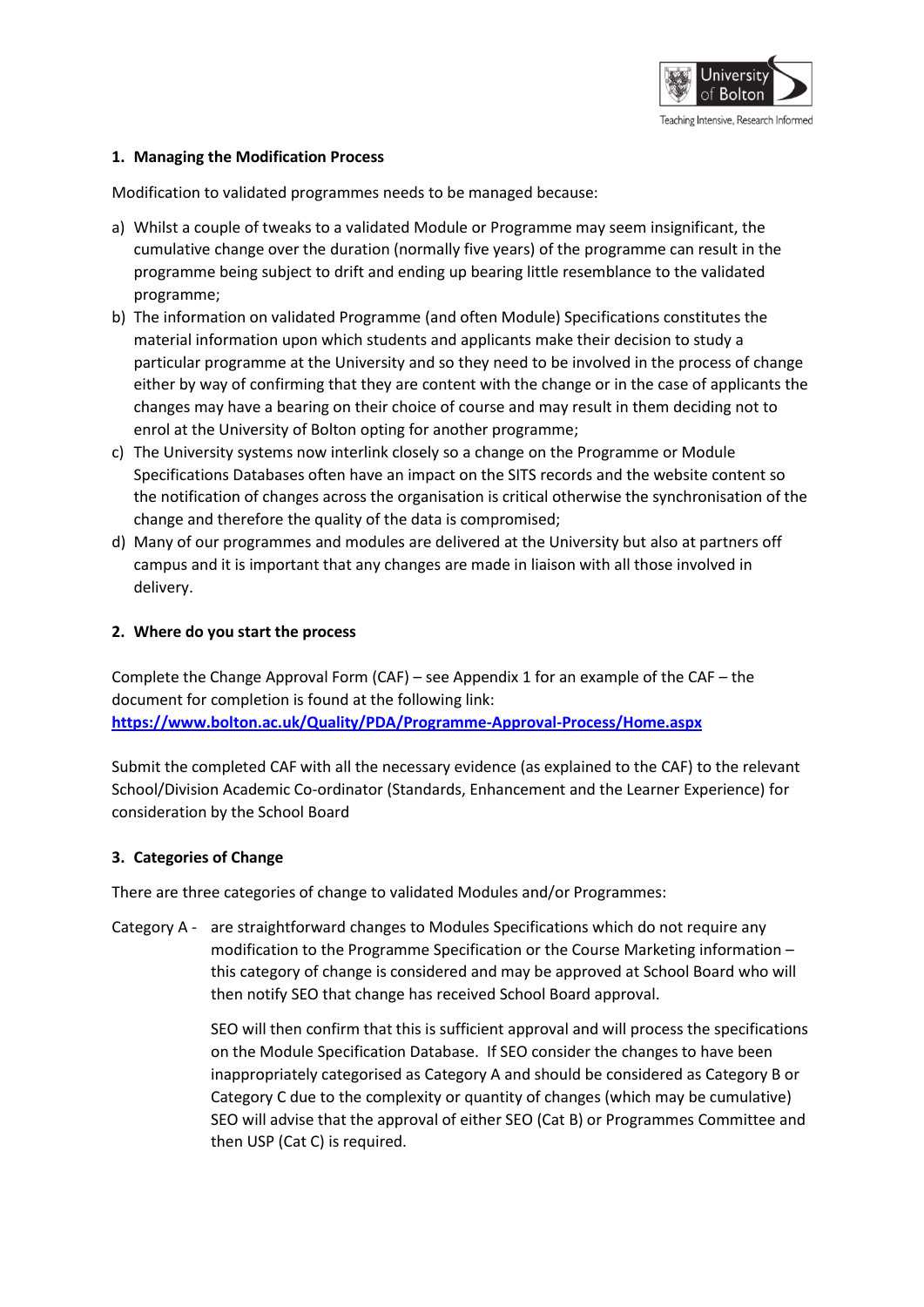

- Category B are more complex changes to Modules or Programme Specification which if approved require a change to published information and therefore need to be controlled in terms of making sure all internal and externally available systems correlate and the communication of the changed information is managed appropriately.
- Category C this level of change is likely to require full Academic Approval so needs to be considered by the School Board, Programmes Committee and then either University Standing Panel or Validation Panel – please see the Programme Approval Process on the SEO website at the following link **<https://www.bolton.ac.uk/Quality/PDA/Programme-Approval-Process/Home.aspx>**

**Please Note - In the event of changes that are so significant SEO may advise that a Programmes Approval Form is required by Programmes Committee with a view to the programme or suite of programmes being completely re-validated.**

## **4. FAQ : Changes to Modules**

When is a new module number needed from SDM?

- Change in Title (however slight the change might be) (B1)
- Change in Duration eg 1 semester to 2 semesters (B7)
- Change in Credit Rating eg 20 credits to 40 credits (B6)
- Change in Level eg HE5 to HE6 (B4)

What elements of the Module Specification can be edited on the current published version? *Please note that any changes post validation are changed immediately on the published/online version and cannot be rolled back:*

- Module Outline (only to correct errors)
- Indicative Content entries (only to correct errors)
- Learning & Teaching Strategy (only to correct errors)
- Formative Assessment Strategy (only to correct errors)
- Summative Assessment Strategy (only to correct errors)
- Feedback (only to correct errors)
- Learning Resource entries (to provide updated information)

### **5. FAQ : Changes to Programmes**

When is a new course code needed?

We now have the capability to create updated versions of course codes rather than generating completely new codes. A new version is required whenever there is a change to the Programme Specification. A completely new course code is required if:

- There is a change (however slight) in the title
- There is a change in the duration
- There is a change in the location of delivery

*Please see Appendix 2 for list of abbreviations*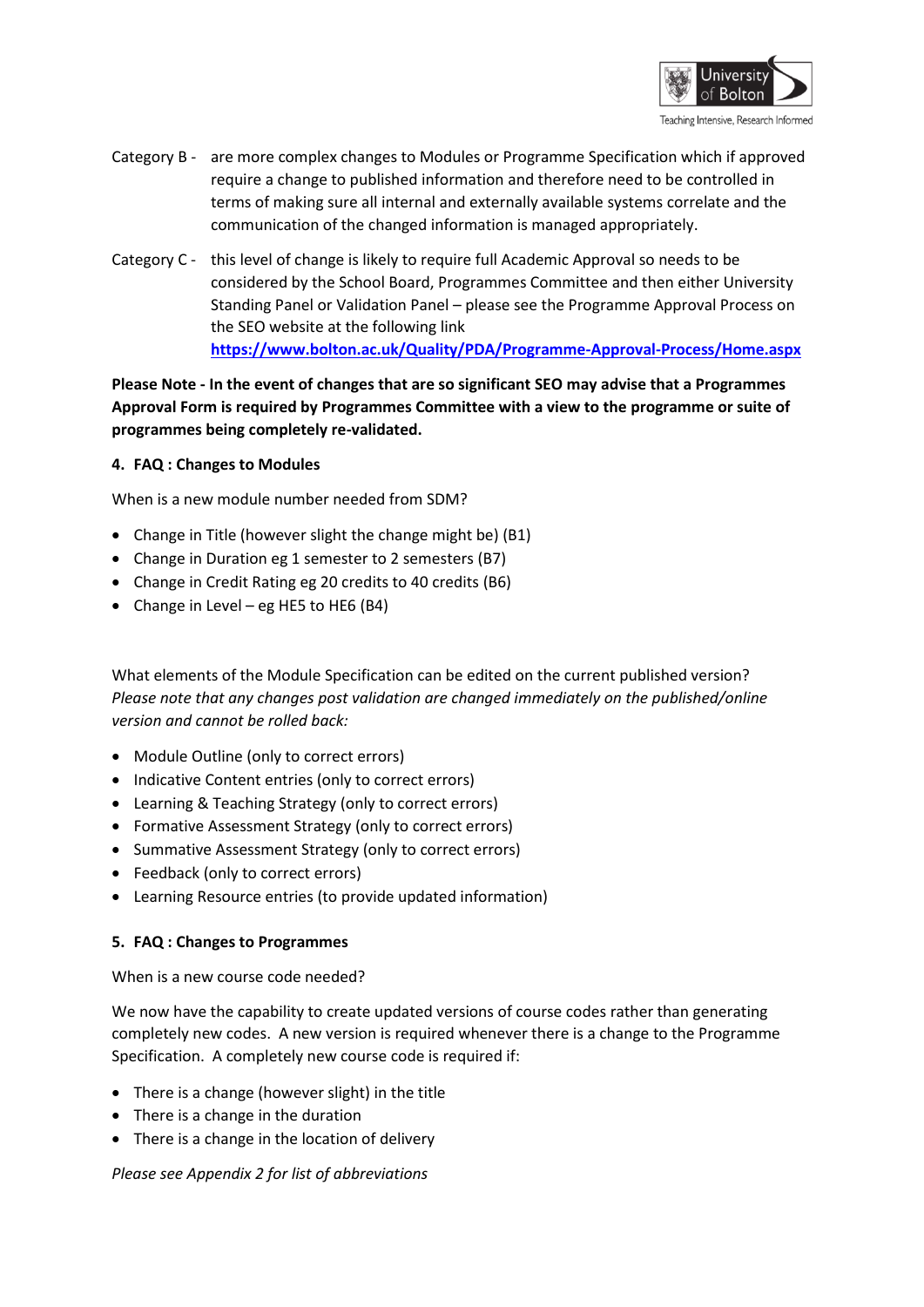

## **5 - What is the category of the change and what is the impact/action regarding documentation/systems/public information/students/applicants?**

| <b>CAF</b>                                                                         | <b>Description of</b>                                              | Where can this      | <b>Internal and</b>   | <b>Module</b>            | Programme              | <b>Course Marketing</b> | <b>Communication with</b>   |  |  |  |
|------------------------------------------------------------------------------------|--------------------------------------------------------------------|---------------------|-----------------------|--------------------------|------------------------|-------------------------|-----------------------------|--|--|--|
| Code                                                                               | Change                                                             | change be approved  | <b>External input</b> | <b>Specification</b>     | Specification          | <b>Database</b>         | students/applicants         |  |  |  |
|                                                                                    |                                                                    |                     | to change             | Requirement              | Requirement            | Requirement             |                             |  |  |  |
|                                                                                    | CATEGORY A - CHANGES TO BE CONSIDERED FOR APPROVAL BY SCHOOL BOARD |                     |                       |                          |                        |                         |                             |  |  |  |
| School Board can consider and where relevant approve the following types of change |                                                                    |                     |                       |                          |                        |                         |                             |  |  |  |
| A1                                                                                 | Adding a new                                                       | School Board (by    | Academic              | New code obtained        | SEO super-user inputs  | CMDB super-user         | Pre Module Choice for       |  |  |  |
|                                                                                    | optional module                                                    | Chair's Action)     | Coordinator           | from SDM                 | new module code on     | updates Course          | students.                   |  |  |  |
|                                                                                    |                                                                    |                     | and External          |                          | Prog Spec and notifies | <b>Marketing Module</b> |                             |  |  |  |
|                                                                                    |                                                                    | Forwarded to SEO    | Examiner on           | New code entered         | CMDB super-user.       | Listing                 | Applicants informed via     |  |  |  |
|                                                                                    |                                                                    | for confirmation of | Change                | on SITS by SDM and       | School confirmed of    | School confirmed        | published updated Prog Spec |  |  |  |
|                                                                                    |                                                                    | systems actions to  | Approval Form         | new module spec          | completion             | of completion           | and via in Offer/           |  |  |  |
|                                                                                    |                                                                    | be taken            | (CAF)                 | created by SDM,          |                        |                         | <b>Enrolment Pack</b>       |  |  |  |
|                                                                                    |                                                                    |                     |                       | populated by             |                        |                         |                             |  |  |  |
|                                                                                    |                                                                    |                     |                       | <b>Academic Team and</b> |                        |                         |                             |  |  |  |
|                                                                                    |                                                                    |                     |                       | progressed on            |                        |                         |                             |  |  |  |
|                                                                                    |                                                                    |                     |                       | database system          |                        |                         |                             |  |  |  |
| A2                                                                                 | Module                                                             | School Board (by    | Academic              | SEO Progress and         | None                   | CMDB super-user         | Changes included in Module  |  |  |  |
|                                                                                    | Outline/Indicative                                                 | Chair's Action)     | Coordinator           | notify CMDB super-       |                        | updates Course          | Guides for next affected    |  |  |  |
|                                                                                    | Content of existing                                                |                     | and External          | user.                    |                        | Marketing               | student cohort              |  |  |  |
|                                                                                    | module to provide                                                  | Forwarded to SEO    | Examiner on           | School confirmed of      |                        | information.            |                             |  |  |  |
|                                                                                    | greater clarity                                                    | for confirmation of | <b>CAF</b>            | completion               |                        | School confirmed        | Does not impact on          |  |  |  |
|                                                                                    |                                                                    | systems actions to  |                       |                          |                        | of completion           | Applicants.                 |  |  |  |
|                                                                                    |                                                                    | be taken            |                       |                          |                        |                         |                             |  |  |  |
| A <sub>3</sub>                                                                     | <b>Learning Outcomes</b>                                           | School Board (by    | Academic              | <b>SEO Progress</b>      | None                   | None                    | Changes included in Module  |  |  |  |
|                                                                                    | of existing module                                                 | Chair's Action)     | Coordinator           |                          |                        |                         | Guides for next affected    |  |  |  |
|                                                                                    | to provide greater<br>clarity which do not                         |                     | and External          | School confirmed of      |                        |                         | student cohort              |  |  |  |
|                                                                                    | impact on the                                                      | Forwarded to SEO    | Examiner on           | completion               |                        |                         |                             |  |  |  |
|                                                                                    | Programme Learning                                                 | for confirmation of | <b>CAF</b>            |                          |                        |                         | Does not impact on          |  |  |  |
|                                                                                    | Outcomes                                                           | systems actions to  |                       |                          |                        |                         | Applicants.                 |  |  |  |
|                                                                                    |                                                                    | be taken            |                       |                          |                        |                         |                             |  |  |  |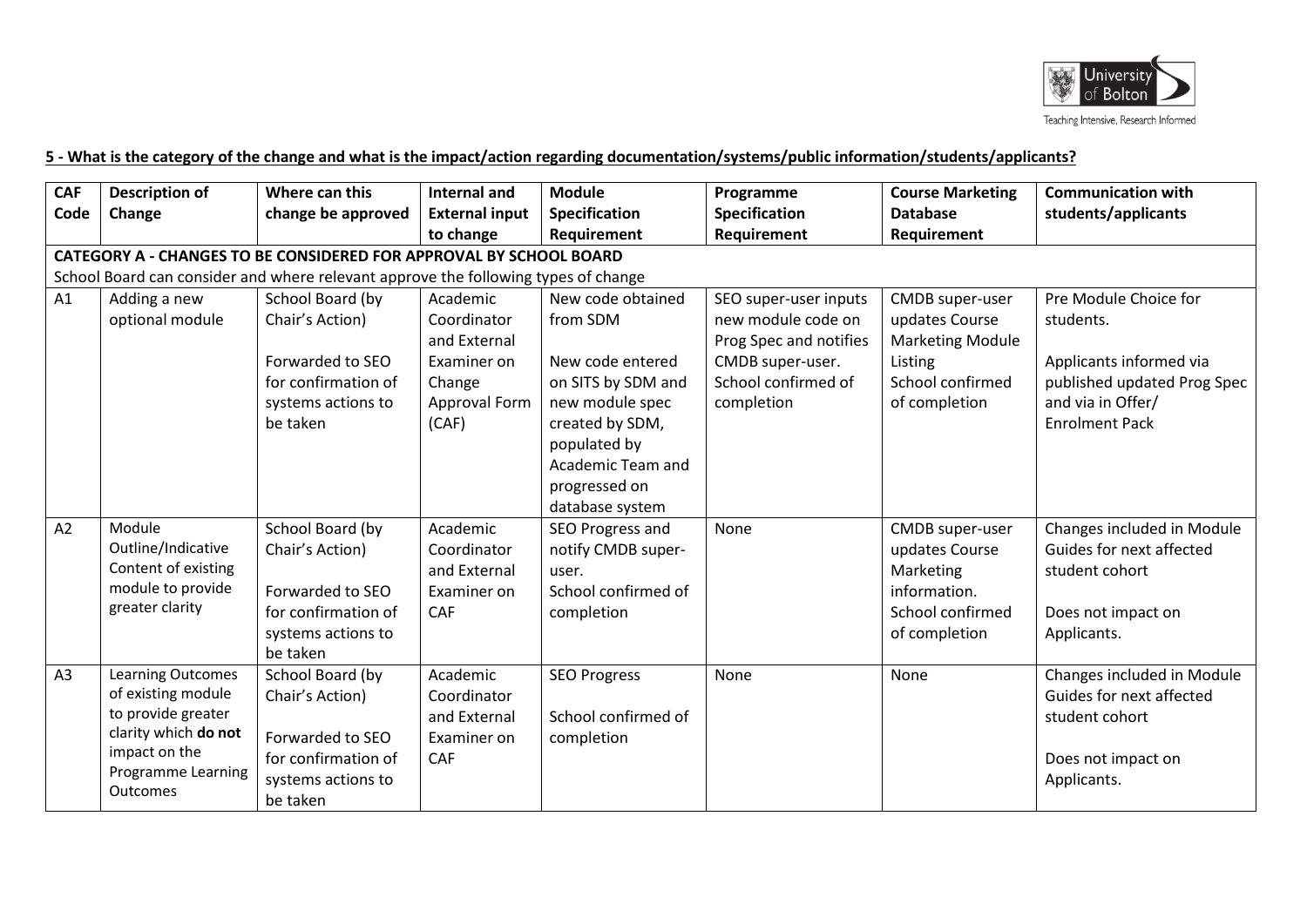

| A4             | Assessment           | School Board (by    | Academic     | <b>SEO Progress</b> | None | None | Changes included in Module   |
|----------------|----------------------|---------------------|--------------|---------------------|------|------|------------------------------|
|                | methods for existing | Chair's Action)     | Coordinator  |                     |      |      | Guides for next affected     |
|                | module which do      |                     | and External | School confirmed of |      |      | student cohort               |
|                | not impact on the    | Forwarded to SEO    | Examiner on  | completion          |      |      |                              |
|                | Programme            | for confirmation of | <b>CAF</b>   |                     |      |      | Does not impact on           |
|                | Specification (eg    | systems actions to  |              |                     |      |      | Applicants.                  |
|                | essay changed to     | be taken            |              |                     |      |      |                              |
|                | portfolio - no       |                     |              |                     |      |      |                              |
|                | change to KIS        |                     |              |                     |      |      |                              |
|                | category of          |                     |              |                     |      |      |                              |
|                | Coursework)          |                     |              |                     |      |      |                              |
| A <sub>5</sub> | Learning and         | School Board (by    | Academic     | <b>SEO Progress</b> | None | None | Changes included in Module   |
|                | Teaching             | Chair's Action)     | Coordinator  |                     |      |      | Guides (if applicable) for   |
|                | Strategy/Assessment  |                     | and External | School confirmed of |      |      | next affected student cohort |
|                | Strategies/Feedback  | Forwarded to SEO    | Examiner on  | completion          |      |      |                              |
|                | to provide greater   | for confirmation of | <b>CAF</b>   |                     |      |      | Does not impact on           |
|                | clarity.             | systems actions to  |              |                     |      |      | Applicants.                  |
|                |                      | be taken            |              |                     |      |      |                              |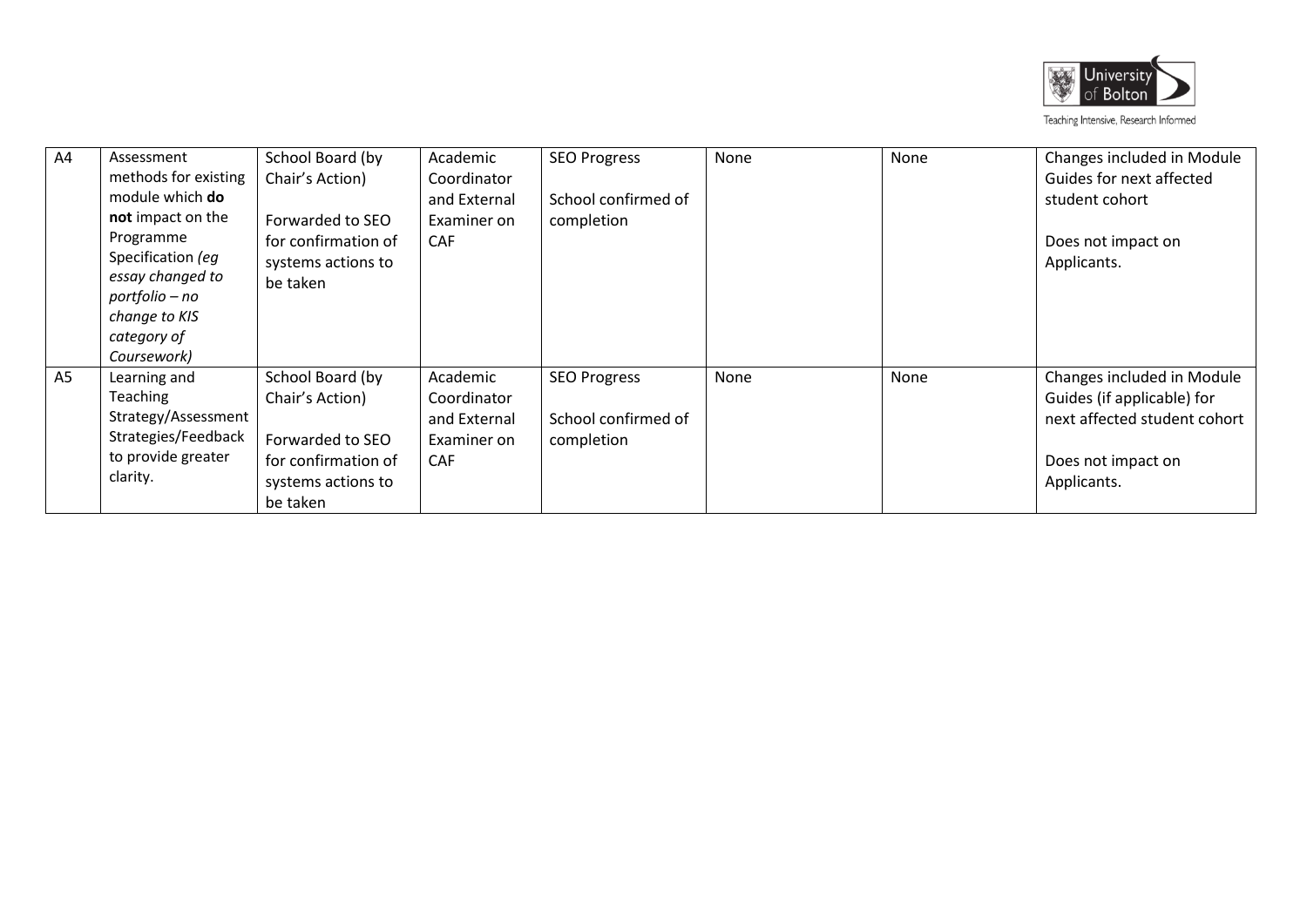

|                |                       |                                                                          |                       |                      | CATEGORY B - CHANGES TO BE CONSIDERED FOR APPROVAL BY SEO (with input from External Advisor) with final sign off by UNIVERSITY STANDING PANEL               |                         |                                              |  |
|----------------|-----------------------|--------------------------------------------------------------------------|-----------------------|----------------------|-------------------------------------------------------------------------------------------------------------------------------------------------------------|-------------------------|----------------------------------------------|--|
|                |                       |                                                                          |                       |                      | Having been approved by the School Board, CAF considered by SEO and where relevant approval to be granted for consideration by University Standing Panel or |                         |                                              |  |
|                |                       | Programme Approval Event where finalised documentation will be evidenced |                       |                      |                                                                                                                                                             |                         |                                              |  |
| <b>CAF</b>     | <b>Description of</b> | Where can this                                                           | <b>Internal and</b>   | <b>Module</b>        | Programme                                                                                                                                                   | <b>Course Marketing</b> | <b>Communication with</b>                    |  |
| Code           | Change                | change be approved                                                       | <b>External input</b> | <b>Specification</b> | <b>Specification</b>                                                                                                                                        | Database (CMDB)         | students/applicants                          |  |
|                |                       |                                                                          | to change             | Requirement          | <b>Requirement</b>                                                                                                                                          | Requirement             |                                              |  |
| <b>B1</b>      | New Core Module       | School Board (by                                                         | Academic              | New code obtained    | New version of                                                                                                                                              | New version of          | Existing students to be                      |  |
|                |                       | Chair's Action)                                                          | Coordinator           | from SDM             | Programme Spec                                                                                                                                              | CMDB created and        | notified by Academic Team                    |  |
|                |                       |                                                                          | and External          |                      | created by SEO                                                                                                                                              | new module added        | of Changes and students to                   |  |
|                |                       | <b>THEN</b>                                                              | Advisor on            | New code entered     |                                                                                                                                                             |                         | accept changes                               |  |
|                |                       |                                                                          | <b>CAF</b>            | on SITS by SDM and   | New module code                                                                                                                                             |                         |                                              |  |
|                |                       | SEO (having received                                                     |                       | new module spec      | added by School                                                                                                                                             |                         | Applicants will receive new                  |  |
|                |                       | input from External                                                      |                       | created by SDM,      |                                                                                                                                                             |                         | Prog Spec with Offer letter                  |  |
|                |                       | Advisor) complete                                                        |                       | populated by         | Programme Spec                                                                                                                                              |                         |                                              |  |
|                |                       | <b>University Standing</b>                                               |                       | Academic Team and    | approved by SEO                                                                                                                                             |                         | Offer holders to be notified                 |  |
|                |                       | Panel approval and                                                       |                       | progressed on        | having gone through                                                                                                                                         |                         | by Academic Team of                          |  |
|                |                       | confirm systems                                                          |                       | database system      | <b>University Standing</b>                                                                                                                                  |                         | Changes                                      |  |
|                |                       | action to be taken                                                       |                       |                      | Panel                                                                                                                                                       |                         |                                              |  |
| B <sub>2</sub> | Withdrawing           |                                                                          |                       | None                 | New version of                                                                                                                                              | New version of          | Existing students to be                      |  |
|                | existing module       |                                                                          |                       |                      | Programme Spec                                                                                                                                              | CMDB created and        | notified by Academic Team                    |  |
|                | (option or core)      |                                                                          |                       |                      | created by SEO                                                                                                                                              | module(s) removed       | of Changes and students to<br>accept changes |  |
|                |                       |                                                                          |                       |                      | Module code removed                                                                                                                                         |                         |                                              |  |
|                |                       |                                                                          |                       |                      | by Academic team                                                                                                                                            |                         | Applicants will receive new                  |  |
|                |                       |                                                                          |                       |                      |                                                                                                                                                             |                         | Prog Spec with Offer letter                  |  |
|                |                       |                                                                          |                       |                      | Programme Spec                                                                                                                                              |                         |                                              |  |
|                |                       |                                                                          |                       |                      | approved by SEO                                                                                                                                             |                         | Offer holders to be notified                 |  |
|                |                       |                                                                          |                       |                      | having gone through                                                                                                                                         |                         | by Academic Team of                          |  |
|                |                       |                                                                          |                       |                      | <b>University Standing</b>                                                                                                                                  |                         | Changes                                      |  |
|                |                       |                                                                          |                       |                      | Panel                                                                                                                                                       |                         |                                              |  |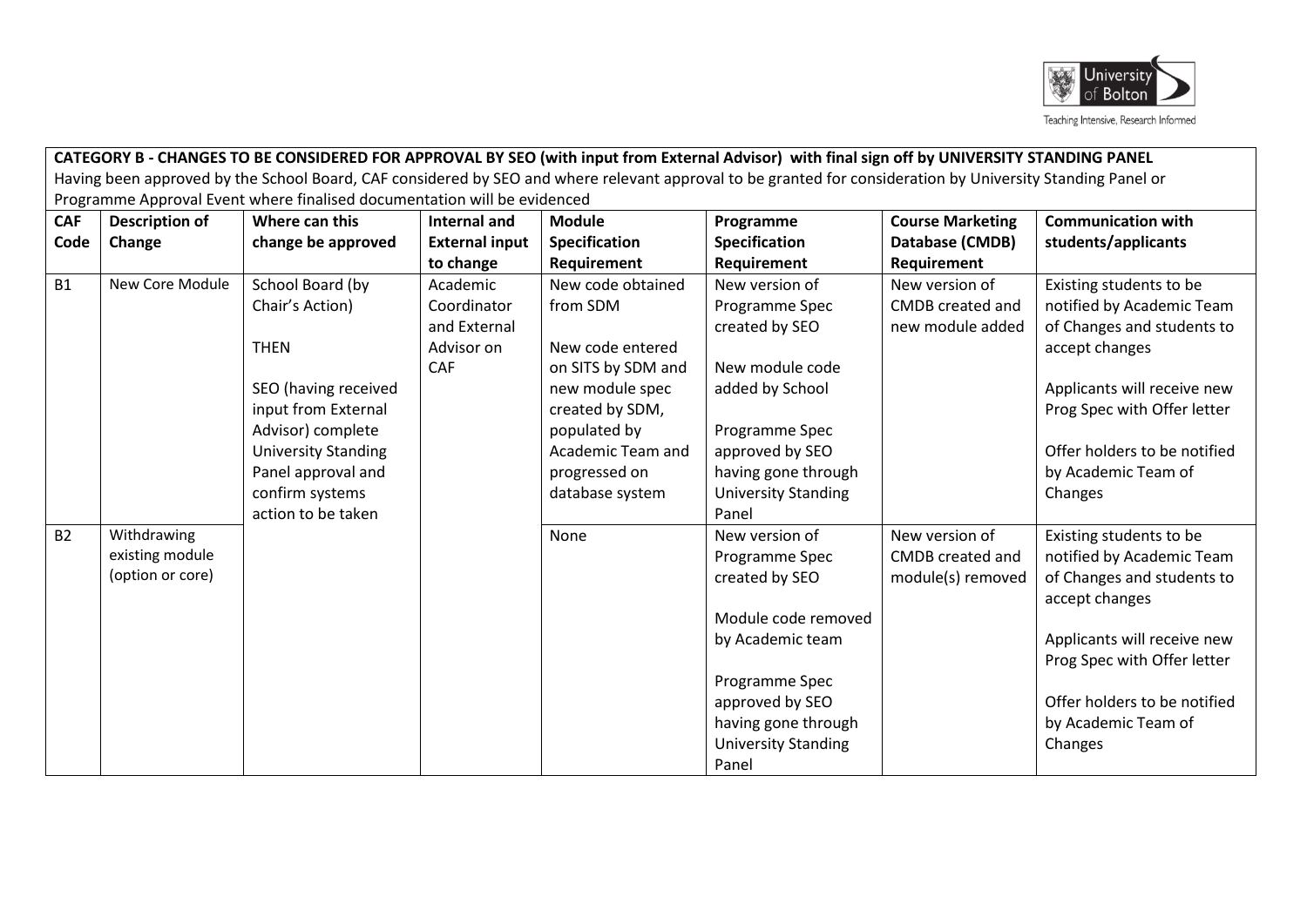

| B <sub>3</sub> | Status of module        |  | None                | New version of             | New version of      | Existing students to be      |
|----------------|-------------------------|--|---------------------|----------------------------|---------------------|------------------------------|
|                | from option to          |  |                     | Programme Spec             | <b>CMDB</b> created | notified by Academic Team    |
|                | core or core to         |  |                     | created by SEO             |                     | of Changes and students to   |
|                | option                  |  |                     |                            |                     | accept changes               |
|                |                         |  |                     | Module status              |                     |                              |
|                |                         |  |                     | changed by Academic        |                     | Applicants will receive new  |
|                |                         |  |                     | team                       |                     | Prog Spec with Offer letter  |
|                |                         |  |                     |                            |                     |                              |
|                |                         |  |                     | Programme Spec             |                     | Offer holders to be notified |
|                |                         |  |                     | approved by SEO            |                     | by Academic Team of          |
|                |                         |  |                     | having gone through        |                     | Changes                      |
|                |                         |  |                     | <b>University Standing</b> |                     |                              |
|                |                         |  |                     | Panel                      |                     |                              |
| <b>B4</b>      | Duration of             |  | New module code     | New version of             | New version of      | Existing students to be      |
|                | existing                |  | obtained from SDM   | Programme Spec             | CMDB created and    | notified by Academic Team    |
|                | module                  |  |                     | created by SEO             | new module added    | of Changes and students to   |
|                |                         |  | New code entered    |                            |                     | accept changes               |
|                |                         |  | on SITS by SDM and  | New module code            |                     |                              |
|                |                         |  | new module spec     | added by School            |                     | Applicants will receive new  |
|                |                         |  | created by SDM,     |                            |                     | Prog Spec with Offer letter  |
|                |                         |  | populated by        | Programme Spec             |                     |                              |
|                |                         |  | Academic Team and   | approved by SEO            |                     | Offer holders to be notified |
|                |                         |  | progressed on       | having gone through        |                     | by Academic Team of          |
|                |                         |  | database system     | <b>University Standing</b> |                     | Changes                      |
|                |                         |  |                     | Panel                      |                     |                              |
| <b>B5</b>      | Learning and            |  | New version of      | New version of             | New version of      | Existing students to be      |
|                | <b>Teaching Methods</b> |  | module spec created | Programme Spec             | <b>CMDB</b> created | notified by Academic Team    |
|                | that require a          |  | by Academic team    | created by SEO             |                     | of Changes and students to   |
|                | change to the           |  |                     |                            |                     | accept changes               |
|                | Programme               |  | Changes made and    |                            |                     |                              |
|                | Specification (eg       |  | submitted with CAF  |                            |                     |                              |
|                | Scheduled contact       |  |                     |                            |                     |                              |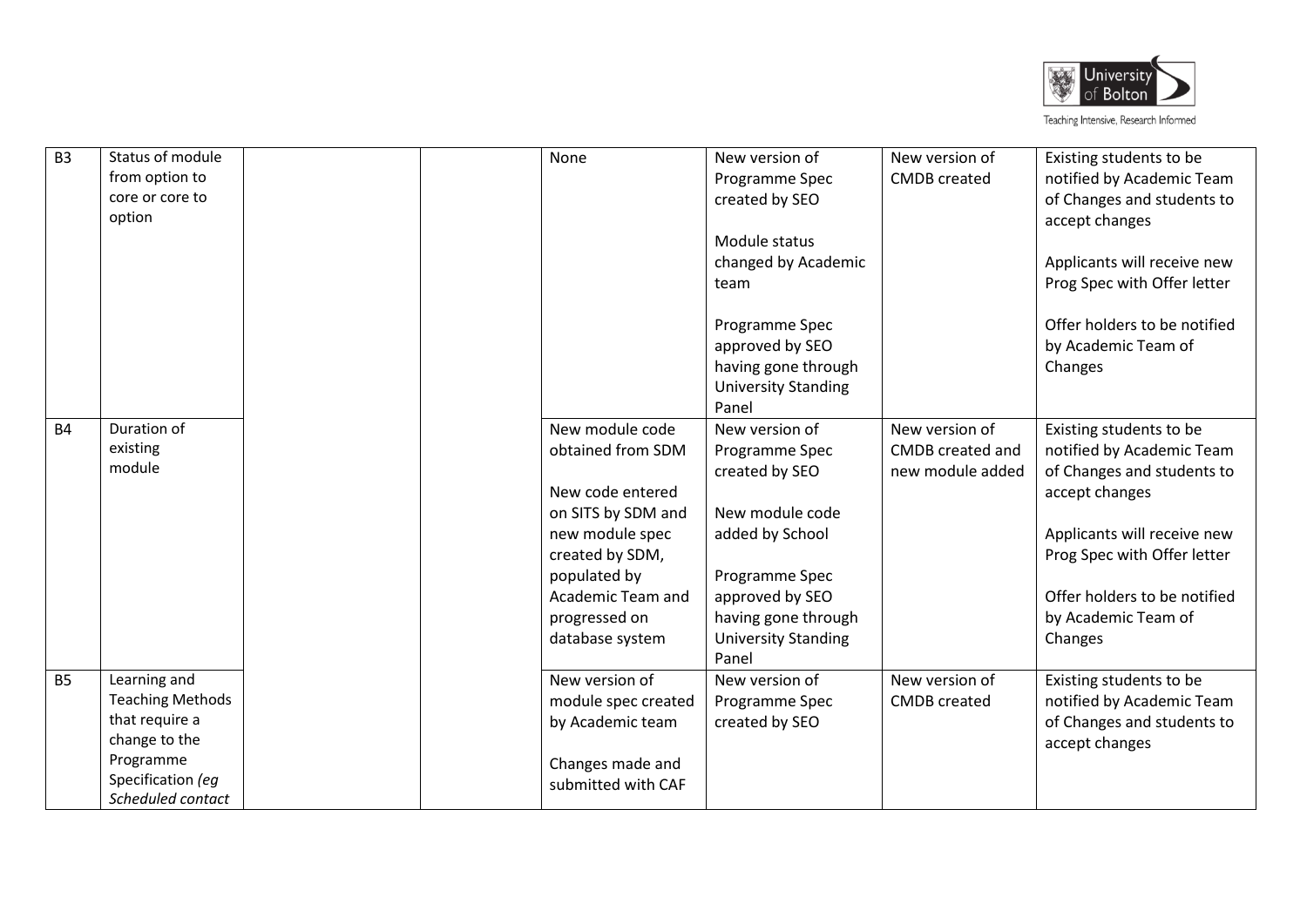

|           | time 32.5 hours<br><b>Independent Study</b><br>67.5 hours<br>changed to<br>Scheduled 35<br>hours Independent<br>Study 65 hours) |                                                                                                                                                               |                                                              |                                                                                                                                                       | Module status<br>changed by Academic<br>team<br>Programme Spec<br>approved by SEO<br>having gone through<br><b>University Standing</b><br>Panel         |                                       | Applicants will receive new<br>Prog Spec with Offer letter<br>Offer holders to be notified<br>by Academic Team of<br>Changes                                                 |
|-----------|---------------------------------------------------------------------------------------------------------------------------------|---------------------------------------------------------------------------------------------------------------------------------------------------------------|--------------------------------------------------------------|-------------------------------------------------------------------------------------------------------------------------------------------------------|---------------------------------------------------------------------------------------------------------------------------------------------------------|---------------------------------------|------------------------------------------------------------------------------------------------------------------------------------------------------------------------------|
| <b>B6</b> | Level (FHEQ) of<br>existing module                                                                                              | School Board (by<br>Chair's Action)                                                                                                                           | Academic<br>Coordinator                                      | New code obtained<br>from SDM                                                                                                                         | New version of<br>Programme Spec                                                                                                                        | New version of<br><b>CMDB</b> created | Existing students to be<br>notified by Academic Team                                                                                                                         |
| <b>B7</b> | Credit rating of<br>existing module                                                                                             | SEO (having received<br>input from External<br>Advisor) complete<br><b>University Standing</b><br>Panel approval and<br>confirm systems<br>action to be taken | and External<br>Advisor on<br>CAF                            | New code entered<br>on SITS by SDM and<br>new module spec<br>created by SDM,<br>populated by<br>Academic Team and<br>progressed on<br>database system | created by SEO<br>New module code<br>added by School<br>Programme Spec<br>approved by SEO<br>having gone through<br><b>University Standing</b><br>Panel |                                       | of Changes and students to<br>accept changes<br>Applicants will receive new<br>Prog Spec with Offer letter<br>Offer holders to be notified<br>by Academic Team of<br>Changes |
| <b>B8</b> | Assessment<br>methods which<br>require a change<br>to the Programme<br>Specification (eg<br>from examination<br>to coursework)  |                                                                                                                                                               | Academic<br>Coordinator<br>and External<br>Advisor on<br>CAF | New code obtained<br>from SDM<br>New code entered<br>on SITS by SDM and<br>new module spec<br>created by SDM,<br>populated by<br>Academic Team and    | New version of<br>Programme Spec<br>created by SEO<br>New module code<br>added by School<br>Programme Spec<br>approved by SEO<br>having gone through    | New version of<br><b>CMDB</b> created | Existing students to be<br>notified by Academic Team<br>of Changes and students to<br>accept changes<br>Applicants will receive new<br>Prog Spec with Offer letter           |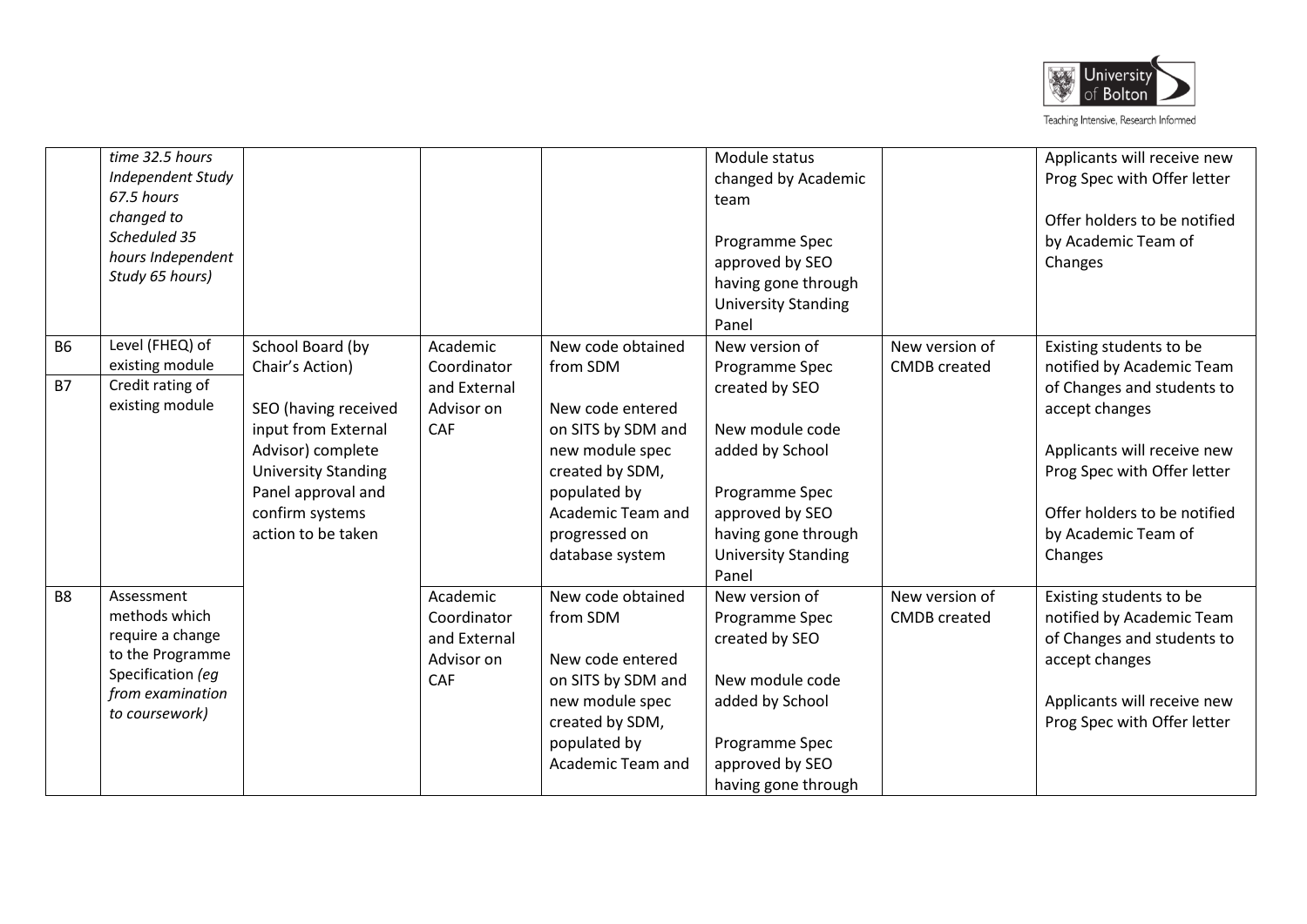

|            |                         |              | progressed on      | <b>University Standing</b> |                     | Offer holders to be notified |
|------------|-------------------------|--------------|--------------------|----------------------------|---------------------|------------------------------|
|            |                         |              | database system    | Panel                      |                     | by Academic Team of          |
|            |                         |              |                    |                            |                     | Changes                      |
| <b>B9</b>  | Assessment              | Academic     | New code obtained  | New version of             | New version of      | Existing students to be      |
|            | weightings which        | Coordinator  | from SDM           | Programme Spec             | <b>CMDB</b> created | notified by Academic Team    |
|            | require a change        | and External |                    | created by SEO             |                     | of Changes and students to   |
|            | of the Programme        | Advisor on   | New code entered   |                            |                     | accept changes               |
|            | Specification (eg       | <b>CAF</b>   | on SITS by SDM and | New module code            |                     |                              |
|            | exam 50% and            |              | new module spec    | added by School            |                     | Applicants will receive new  |
|            | coursework 50% to       |              | created by SDM,    |                            |                     | Prog Spec with Offer letter  |
|            | exam 100%)              |              | populated by       | Programme Spec             |                     |                              |
|            |                         |              | Academic Team and  | approved by SEO            |                     | Offer holders to be notified |
|            |                         |              | progressed on      | having gone through        |                     | by Academic Team of          |
|            |                         |              | database system    | <b>University Standing</b> |                     | Changes                      |
|            |                         |              |                    | Panel                      |                     |                              |
| <b>B10</b> | <b>Assessment Marks</b> | Academic     | New code obtained  | New version of             | New version of      | Existing students to be      |
|            | (eg exam 70% to         | Coordinator  | from SDM           | Programme Spec             | <b>CMDB</b> created | notified by Academic Team    |
|            | 50% pass mark)          | and External |                    | created by SEO             |                     | of Changes and students to   |
|            |                         | Advisor on   | New code entered   |                            |                     | accept changes               |
|            |                         | CAF          | on SITS by SDM and | New module code            |                     |                              |
|            |                         |              | new module spec    | added by School            |                     | Applicants will receive new  |
|            |                         |              | created by SDM,    |                            |                     | Prog Spec with Offer letter  |
|            |                         |              | populated by       | Programme Spec             |                     |                              |
|            |                         |              | Academic Team and  | approved by SEO            |                     | Offer holders to be notified |
|            |                         |              | progressed on      | having gone through        |                     | by Academic Team of          |
|            |                         |              | database system    | <b>University Standing</b> |                     | Changes                      |
|            |                         |              |                    | Panel                      |                     |                              |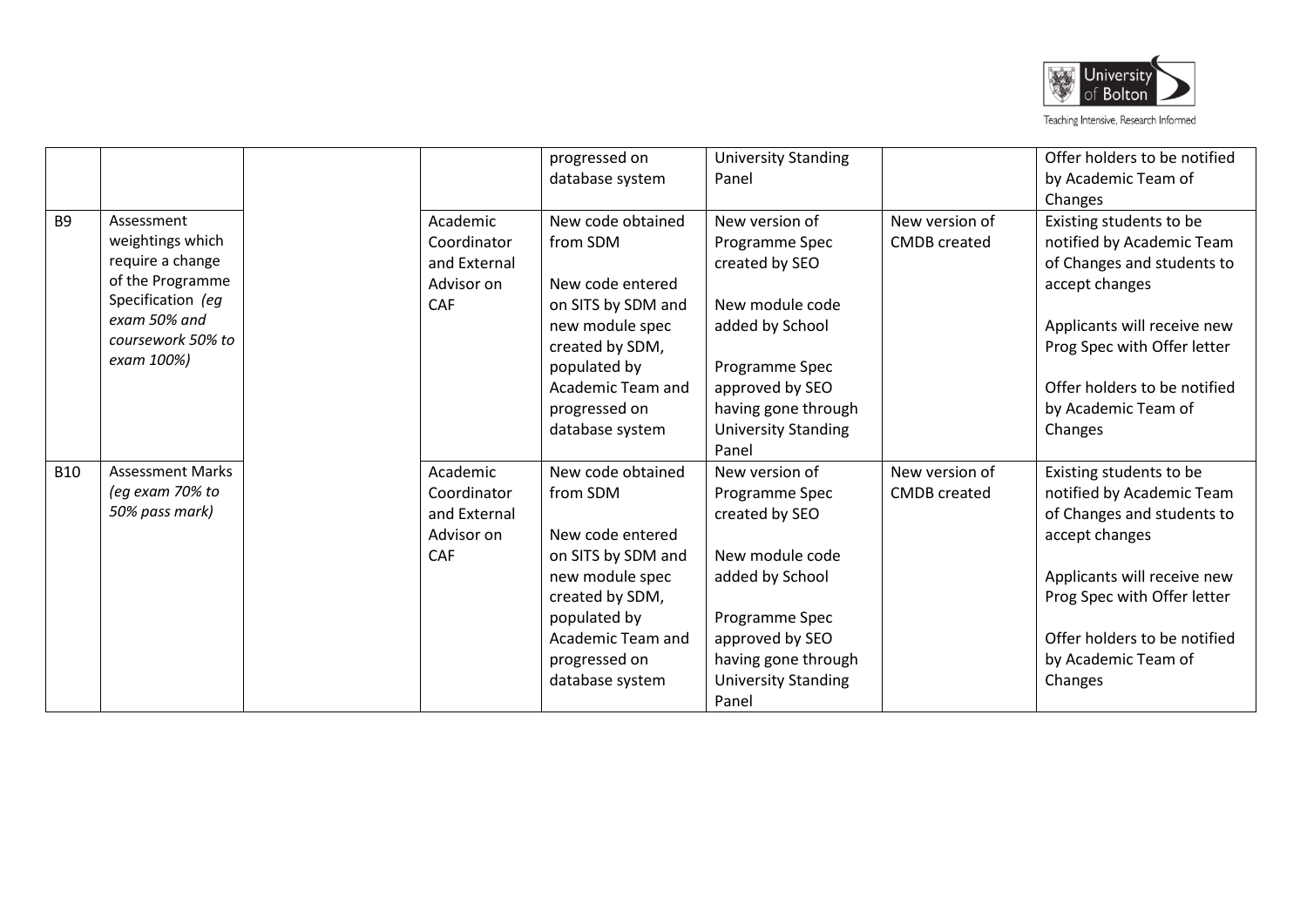

|                | CATEGORY C - CHANGES APPROVED BY PROGRAMMES COMMITTEE FOLLOWED BY USP                                                               |                                                                |                                                                                                                                                          |  |  |  |  |  |  |
|----------------|-------------------------------------------------------------------------------------------------------------------------------------|----------------------------------------------------------------|----------------------------------------------------------------------------------------------------------------------------------------------------------|--|--|--|--|--|--|
|                | Having been approved by the School Board, CAF to be submitted to Programmes Committee and where relevant approval to be granted for |                                                                |                                                                                                                                                          |  |  |  |  |  |  |
|                | consideration by University Standing Panel or Programme Approval Event                                                              |                                                                |                                                                                                                                                          |  |  |  |  |  |  |
| C1             | Category B Changes<br>that are significant in<br>volume or complexity                                                               | School Board<br>(by Chair's<br>Action)                         | If approved by Programmes Committee - Planning Meeting will be arranged and where SEO will<br>confirm the process, documentation and system requirements |  |  |  |  |  |  |
|                | <b>Academic Coordinator</b><br>and SEO to determine<br>– also cumulative<br>changes that have<br>taken place in the past            | Programmes<br>Committee and<br>USP/Programme<br>Approval Event |                                                                                                                                                          |  |  |  |  |  |  |
| C <sub>2</sub> | Introduction, removal<br>or change to work<br>placement                                                                             |                                                                |                                                                                                                                                          |  |  |  |  |  |  |
| C <sub>3</sub> | Programme<br>Specification Learning<br><b>Outcomes</b>                                                                              |                                                                |                                                                                                                                                          |  |  |  |  |  |  |
| C <sub>4</sub> | Other change to<br>Module(s) or<br>Programme not<br>included above                                                                  | Discuss with<br>SEO to<br>determine<br>action to be<br>taken   |                                                                                                                                                          |  |  |  |  |  |  |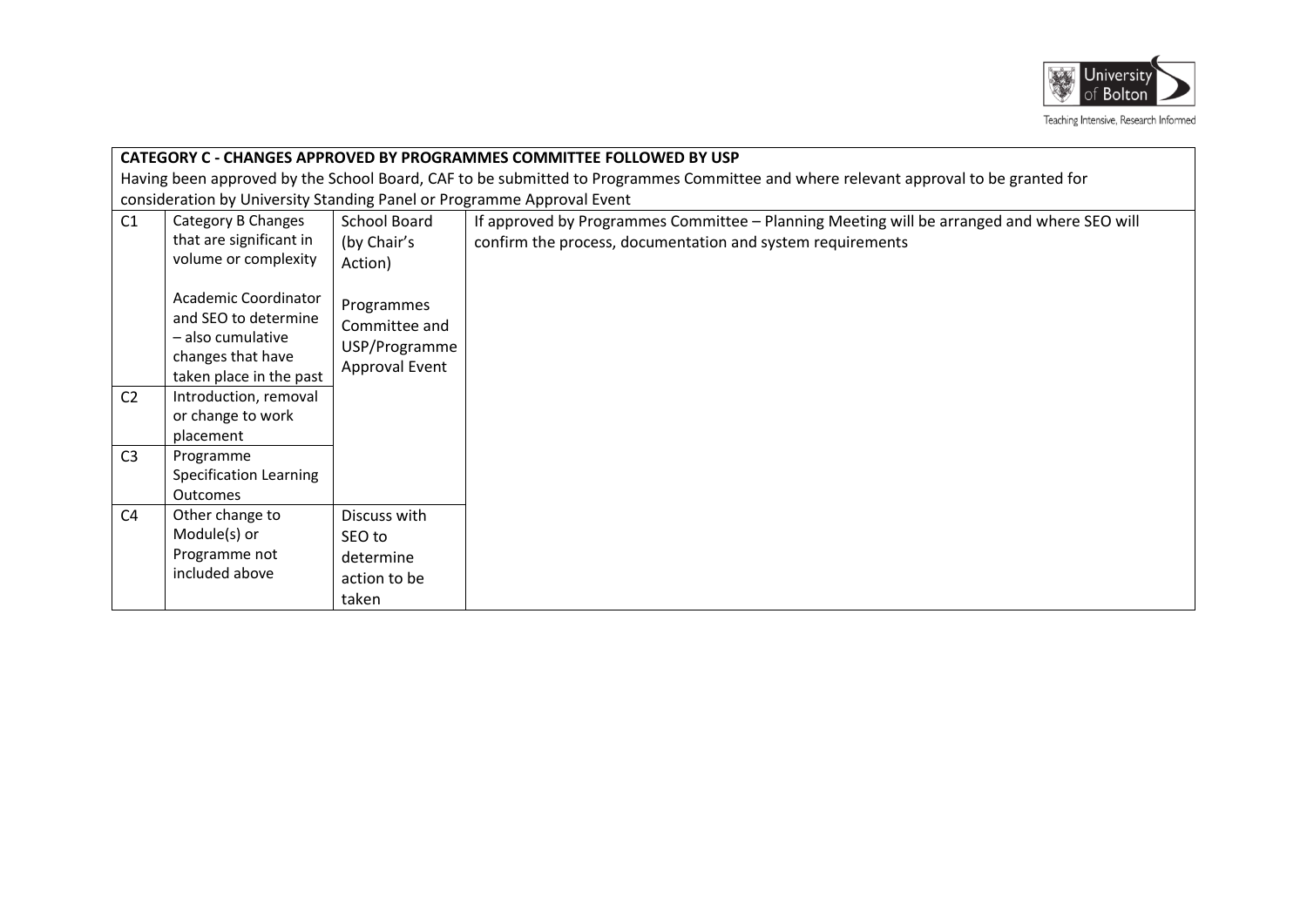# **Change Approval Form (CAF)**



Teaching Intensive Research Informed

# **This form is to be used for all proposed modifications to validated modules or programmes**

|                |                                                                                                 | 1 Programme(s) affected by the modification(s) including those             | <b>Programme Code(s)</b> |  |  |  |  |  |  |
|----------------|-------------------------------------------------------------------------------------------------|----------------------------------------------------------------------------|--------------------------|--|--|--|--|--|--|
|                | delivered Off Campus                                                                            |                                                                            |                          |  |  |  |  |  |  |
|                |                                                                                                 | Please list all course codes affected and attach correspondence with OCD   |                          |  |  |  |  |  |  |
|                | confirming partner involvement with changes                                                     |                                                                            |                          |  |  |  |  |  |  |
|                |                                                                                                 |                                                                            |                          |  |  |  |  |  |  |
|                |                                                                                                 |                                                                            |                          |  |  |  |  |  |  |
| $\mathbf{2}$   | Form completed by                                                                               |                                                                            | Date                     |  |  |  |  |  |  |
|                |                                                                                                 |                                                                            |                          |  |  |  |  |  |  |
| 3              | Summary of the proposed modification and rationale                                              |                                                                            |                          |  |  |  |  |  |  |
|                |                                                                                                 |                                                                            |                          |  |  |  |  |  |  |
|                |                                                                                                 |                                                                            |                          |  |  |  |  |  |  |
|                |                                                                                                 |                                                                            |                          |  |  |  |  |  |  |
|                |                                                                                                 |                                                                            |                          |  |  |  |  |  |  |
| 4              | Proposed date for introduction of the modification                                              |                                                                            |                          |  |  |  |  |  |  |
|                | Please note that modifications to programmes should not usually be implemented for a current    |                                                                            |                          |  |  |  |  |  |  |
|                | cohort of students. Modifications with timetabling implications need to be approved by February |                                                                            |                          |  |  |  |  |  |  |
|                | before the year of introduction to be taken into account in the annual timetable.               |                                                                            |                          |  |  |  |  |  |  |
|                |                                                                                                 |                                                                            |                          |  |  |  |  |  |  |
|                |                                                                                                 |                                                                            |                          |  |  |  |  |  |  |
|                |                                                                                                 |                                                                            |                          |  |  |  |  |  |  |
|                |                                                                                                 |                                                                            |                          |  |  |  |  |  |  |
| 5              | Professional, Statutory or Regulatory Body (PSRB) approval                                      |                                                                            |                          |  |  |  |  |  |  |
|                |                                                                                                 | Relevant emails or pdf's of correspondence should be included with the CAF |                          |  |  |  |  |  |  |
| 5a             | Is PSRB approval required?                                                                      | Yes/No                                                                     |                          |  |  |  |  |  |  |
| 5 <sub>b</sub> | <b>Name of relevant PSRB</b>                                                                    |                                                                            |                          |  |  |  |  |  |  |
| 5c             | <b>PSRB approached</b>                                                                          | Yes/No                                                                     |                          |  |  |  |  |  |  |
|                |                                                                                                 | Date of approach:                                                          |                          |  |  |  |  |  |  |
| 5d             | <b>PSRB approval received</b>                                                                   | Date of receipt:                                                           |                          |  |  |  |  |  |  |
| 6              | New or Revised Module Specs/Impact on Programme Specs                                           |                                                                            |                          |  |  |  |  |  |  |
| 6 <sub>b</sub> | Please list the new                                                                             |                                                                            |                          |  |  |  |  |  |  |
|                | <b>Modules Codes if obtained</b>                                                                |                                                                            |                          |  |  |  |  |  |  |
|                |                                                                                                 |                                                                            |                          |  |  |  |  |  |  |
|                |                                                                                                 |                                                                            |                          |  |  |  |  |  |  |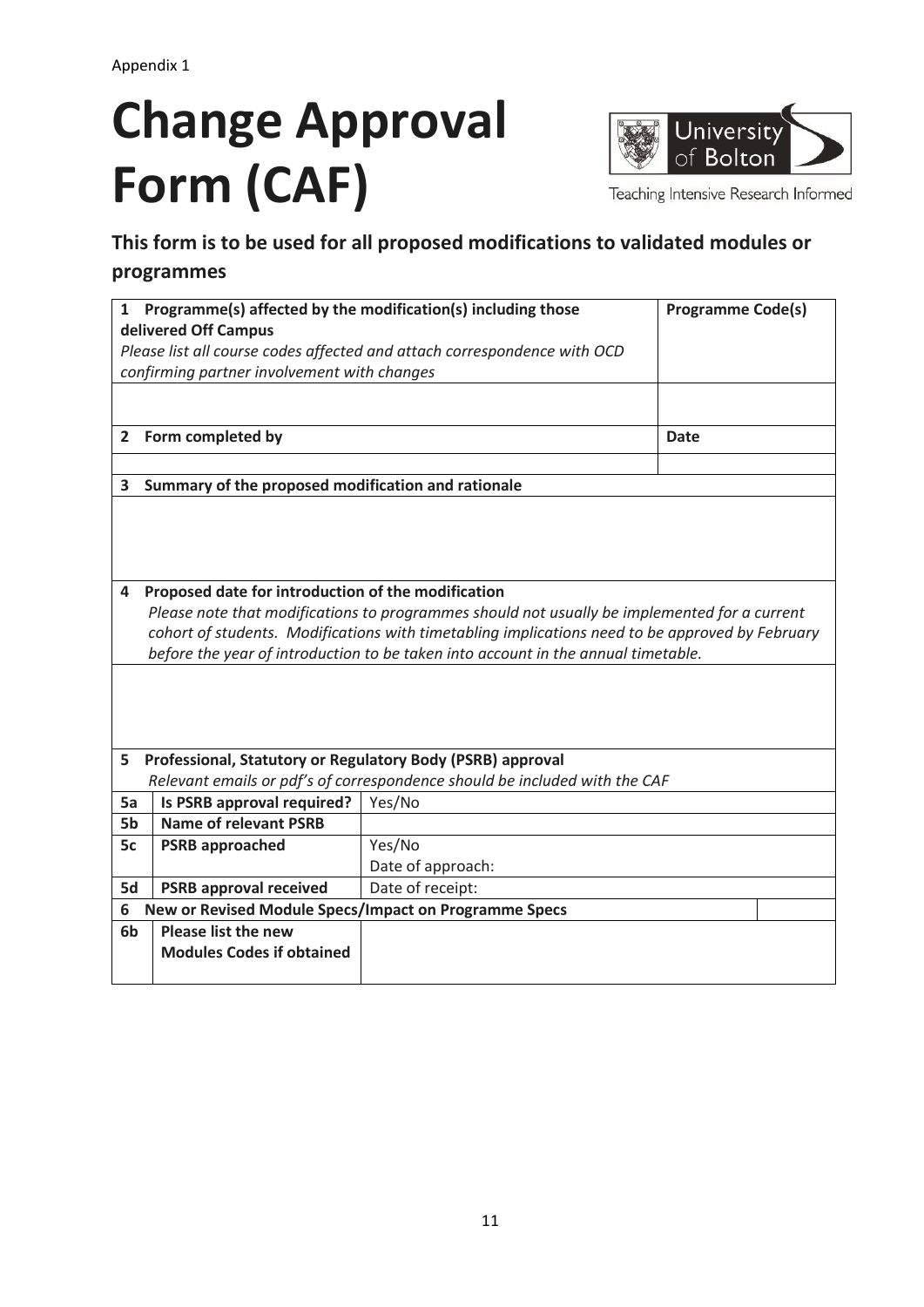## Appendix 1

## **7 For each module/programme to be modified mark the appropriate box(es) to indicate the proposed change(s)**

| <b>Approval Method</b>             |    |    | CAF to School Board then forward<br>to SEO to be actioned |    |           | CAF to SEO and then to USP |           |                |           |           |           | CAF to SEO and then to<br><b>Programmes Committee</b><br>for Academic Approval<br>prior to Programme<br>Approval |           |           |            |    |                |                |    |
|------------------------------------|----|----|-----------------------------------------------------------|----|-----------|----------------------------|-----------|----------------|-----------|-----------|-----------|------------------------------------------------------------------------------------------------------------------|-----------|-----------|------------|----|----------------|----------------|----|
| Programme or Module Code and Title | A1 | A2 | A3                                                        | A4 | <b>A5</b> | <b>B1</b>                  | <b>B2</b> | B <sub>3</sub> | <b>B4</b> | <b>B5</b> | <b>B6</b> | <b>B7</b>                                                                                                        | <b>B8</b> | <b>B9</b> | <b>B10</b> | C1 | C <sub>2</sub> | C <sub>3</sub> | C4 |
|                                    |    |    |                                                           |    |           |                            |           |                |           |           |           |                                                                                                                  |           |           |            |    |                |                |    |
|                                    |    |    |                                                           |    |           |                            |           |                |           |           |           |                                                                                                                  |           |           |            |    |                |                |    |
|                                    |    |    |                                                           |    |           |                            |           |                |           |           |           |                                                                                                                  |           |           |            |    |                |                |    |
|                                    |    |    |                                                           |    |           |                            |           |                |           |           |           |                                                                                                                  |           |           |            |    |                |                |    |
|                                    |    |    |                                                           |    |           |                            |           |                |           |           |           |                                                                                                                  |           |           |            |    |                |                |    |
|                                    |    |    |                                                           |    |           |                            |           |                |           |           |           |                                                                                                                  |           |           |            |    |                |                |    |
|                                    |    |    |                                                           |    |           |                            |           |                |           |           |           |                                                                                                                  |           |           |            |    |                |                |    |
|                                    |    |    |                                                           |    |           |                            |           |                |           |           |           |                                                                                                                  |           |           |            |    |                |                |    |
|                                    |    |    |                                                           |    |           |                            |           |                |           |           |           |                                                                                                                  |           |           |            |    |                |                |    |
|                                    |    |    |                                                           |    |           |                            |           |                |           |           |           |                                                                                                                  |           |           |            |    |                |                |    |
|                                    |    |    |                                                           |    |           |                            |           |                |           |           |           |                                                                                                                  |           |           |            |    |                |                |    |
|                                    |    |    |                                                           |    |           |                            |           |                |           |           |           |                                                                                                                  |           |           |            |    |                |                |    |
|                                    |    |    |                                                           |    |           |                            |           |                |           |           |           |                                                                                                                  |           |           |            |    |                |                |    |
|                                    |    |    |                                                           |    |           |                            |           |                |           |           |           |                                                                                                                  |           |           |            |    |                |                |    |
|                                    |    |    |                                                           |    |           |                            |           |                |           |           |           |                                                                                                                  |           |           |            |    |                |                |    |
|                                    |    |    |                                                           |    |           |                            |           |                |           |           |           |                                                                                                                  |           |           |            |    |                |                |    |
|                                    |    |    |                                                           |    |           |                            |           |                |           |           |           |                                                                                                                  |           |           |            |    |                |                |    |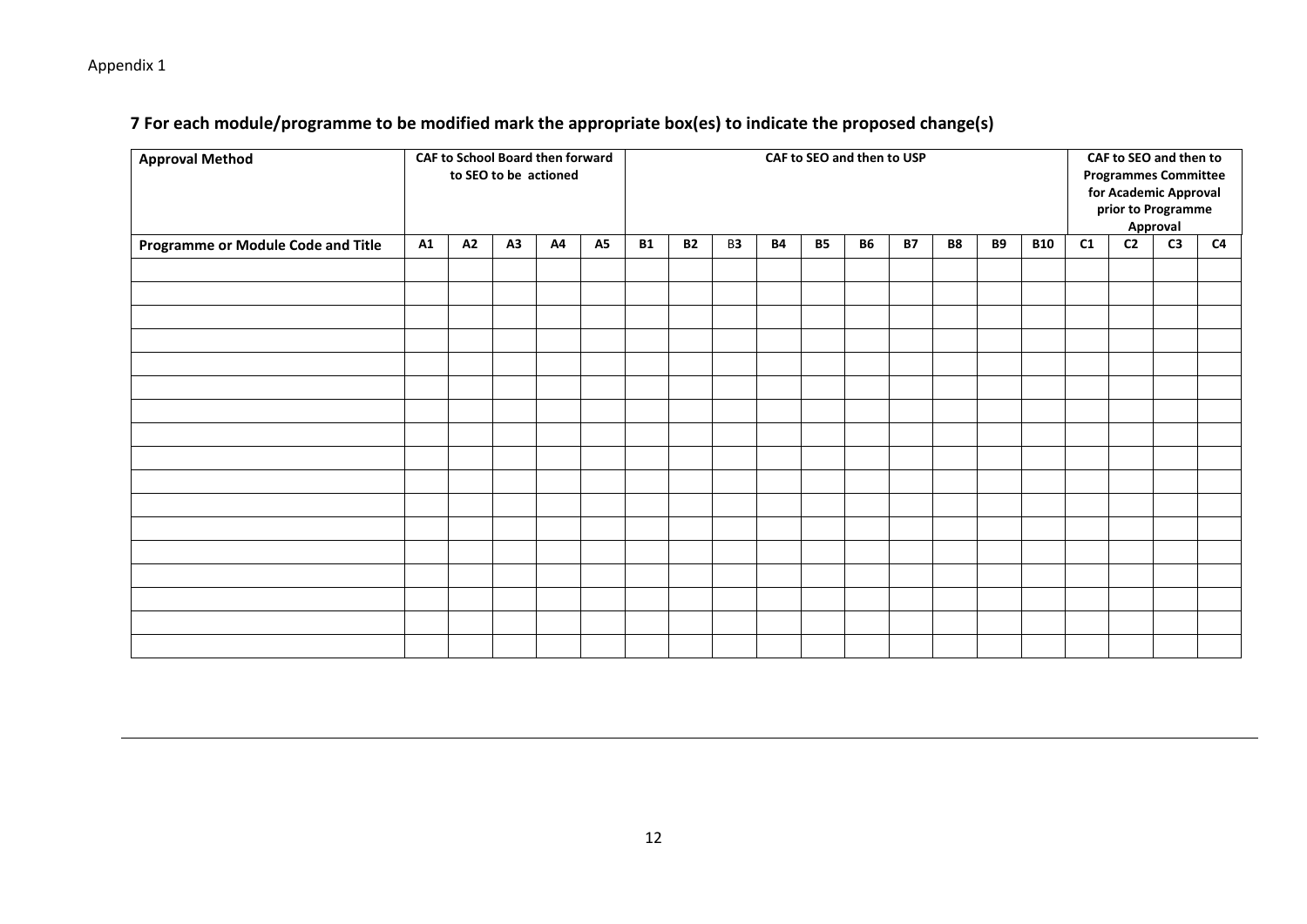Appendix 1

| Key to categories of change:                                                        | <b>PLEASE NOTE:</b>                                                      |
|-------------------------------------------------------------------------------------|--------------------------------------------------------------------------|
| A = Normally Approved by School Board                                               |                                                                          |
| A1. Adding new optional module                                                      | Changes that fall into Category A will normally be approved at School    |
| A2. Outline and/or Indicative Content of existing module to provide greater clarity | Board Level via submission of a CAF to the Academic Coordinator and      |
| A3. Learning Outcomes of existing module to provide greater clarity which do not    | changes will be implemented the following academic year. Category B      |
| impact on the Programme Learning Outcomes                                           | and Category C will normally require a CAF to be submitted to SEO        |
| A4. Assessment methods for existing module which do not impact on the               | post approval at School Board for further consideration. Depending on    |
| Programme Specification (eg essay changed to portfolio - no change to KIS category  | the time of year that a CAF is submitted, changes will be applied either |
| of Coursework)                                                                      | for the following academic year or the subsequent academic year if       |
| A5. Learning and Teaching Strategy/Assessment Strategies/Feedback to provide        | time does not permit the change to be notified to existing students      |
| greater clarity.                                                                    | and offer holders.                                                       |
| B = Normally Approved by SEO and then University Standing Panel                     |                                                                          |
| <b>B1. New Core Module</b>                                                          | If the required change is not listed please contact Standards and        |
| B2. Withdrawing existing module (option or core)                                    | Enhancement Office for advice.                                           |
| B3. Status of module from option to core or core to option                          |                                                                          |
| B4. Duration of existing module                                                     |                                                                          |
| B5. Learning and Teaching Methods that require a change to the Programme            |                                                                          |
| Specification (eg Scheduled contact time 32.5 hours Independent Study 67.5 hours    |                                                                          |
| changed to Scheduled 35 hours Independent Study 65 hours)                           |                                                                          |
| B6. Level of existing module                                                        | The following fields are editable on the Module Specification Database   |
| B7. Credit rating of existing module                                                | which allows you to update these fields on the published version of      |
| B8. Assessment methods which require a change to the Programme Specification        | your module specifications so should only be used to correct an error -  |
| (eq from examination to coursework)                                                 | please obtain School Board approval (by way of notifying your            |
| B9. Assessment weightings which require a change of the Programme Specification     | Academic Coordinator/Academic Operational Lead) for changes with         |
| (eg exam 50% and coursework 50% to exam 100%)                                       | the exception of Learning Resources which should be updated              |
| B10. Assessment Marks (eg exam 70% to 50% pass mark)                                | regularly:                                                               |
| <b>C</b> = Other Changes Normally Major                                             | <b>Formative Assessment Strategy</b>                                     |
| C1. Category B Changes that are significant in volume or complexity Academic        | <b>Summative Assessment Strategy</b>                                     |
| Coordinator and SEO to determine - also cumulative changes that have taken place    | Learning & Teaching Strategy                                             |
| in the past                                                                         | Module Outline                                                           |
| C2. Introduction, removal or change to work placement - Please refer to the         | Feedback                                                                 |
| University Work Based Placement Code of Practice                                    | <b>Indicative Content entries</b>                                        |
| C3. Programme Specification - Learning Outcomes                                     | Learning Resource entries                                                |
| C4. Other change to Module(s) or Programme not included above Please provide        |                                                                          |
| details on a separate sheet.                                                        |                                                                          |
|                                                                                     |                                                                          |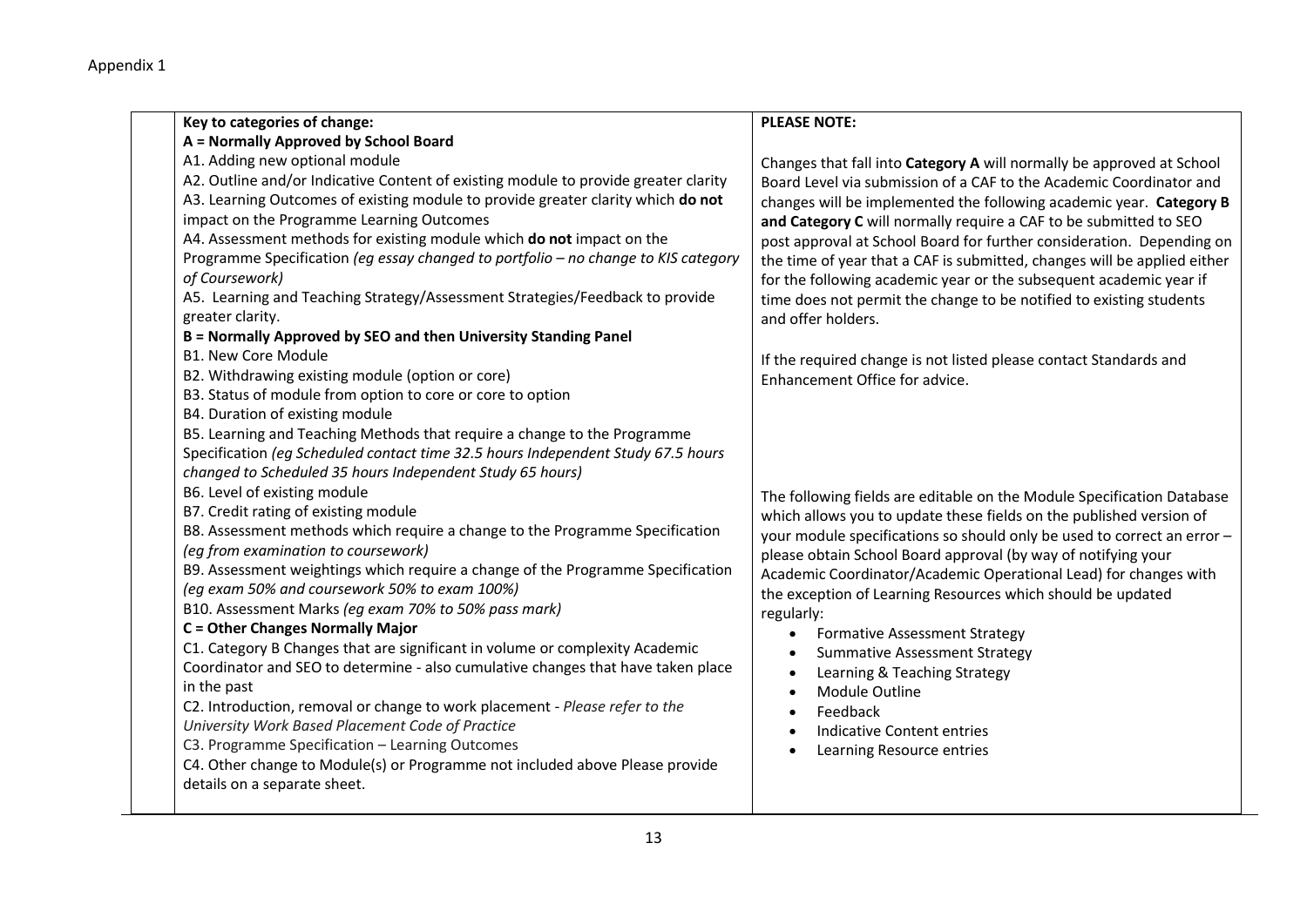## **8 Are there resource implications arising from the proposed modifications?** Yes/No

*Please note appropriate consultation within and beyond the School should take place regarding any identified increased or decreased resource needs from proposed modifications. Please consult with the Dean of Faculty/Head of School and/or Pro Vice Chancellor (Academic) regarding resources for new modules or significant changes to existing modules. Please also consult with the Subject Librarian to ensure Library resources are planned for.*

| <b>Staffing resources identified</b>              | Yes/No/Not applicable |
|---------------------------------------------------|-----------------------|
| <b>Library resources identified</b>               | Yes/No/Not applicable |
| <b>Computing resources identified</b>             | Yes/No/Not applicable |
| Laboratory/teaching space needs                   | Yes/No/Not applicable |
| Study/field trips                                 | Yes/No/Not applicable |
| Other mandatory costs to be met by the University | Yes/No/Not applicable |
| Relevant supporting documentation is attached     | Yes/No/Not applicable |
|                                                   |                       |

## **9 Other University Consultation**

*Has consideration been given to other parties within the University who need to be consulted? For example, Standards and Enhancement Office regarding suitability of the changes; Timetabling team in relation to timetabling matters; Student Recruitment and Admissions team in relation to changes affecting prospective students within the admissions cycle.*

### **Yes/No**

**Further information:**

**10** Are the modules delivered at partner organisations? | Yes/No/Not applicable

*Please provide details of relevant programmes and consultation that has taken place with Off Campus Division*

## **11 Comments from the external examiner(s)**

| <b>EE/EA Comments provided/attached:</b> | Yes/No/Not Applicable |
|------------------------------------------|-----------------------|
|                                          |                       |

## **12 Student Consultation**

*Please provide details of how students have been/will be consulted about:*

- *a) the proposed modification(s) including explanation regarding the reasons for the change;*
- *b) the implications for the students and/or offer holders and/or applicants; and*
- *c) the implementation plan including where appropriate the means by which applicants who have an offer of a place which will be impacted upon by the changes will be supported to make alternative arrangements should that be necessary.*

*Please also provide details of how the agreement of existing students will be obtained if they are to be affected by the proposed change.*

**9 Equality and Diversity** *Does the modification have any implication for equal opportunities*  **Yes/No**

## **Further information:**

## **10 Any other relevant information**

*Please provide/attach additional information as required.*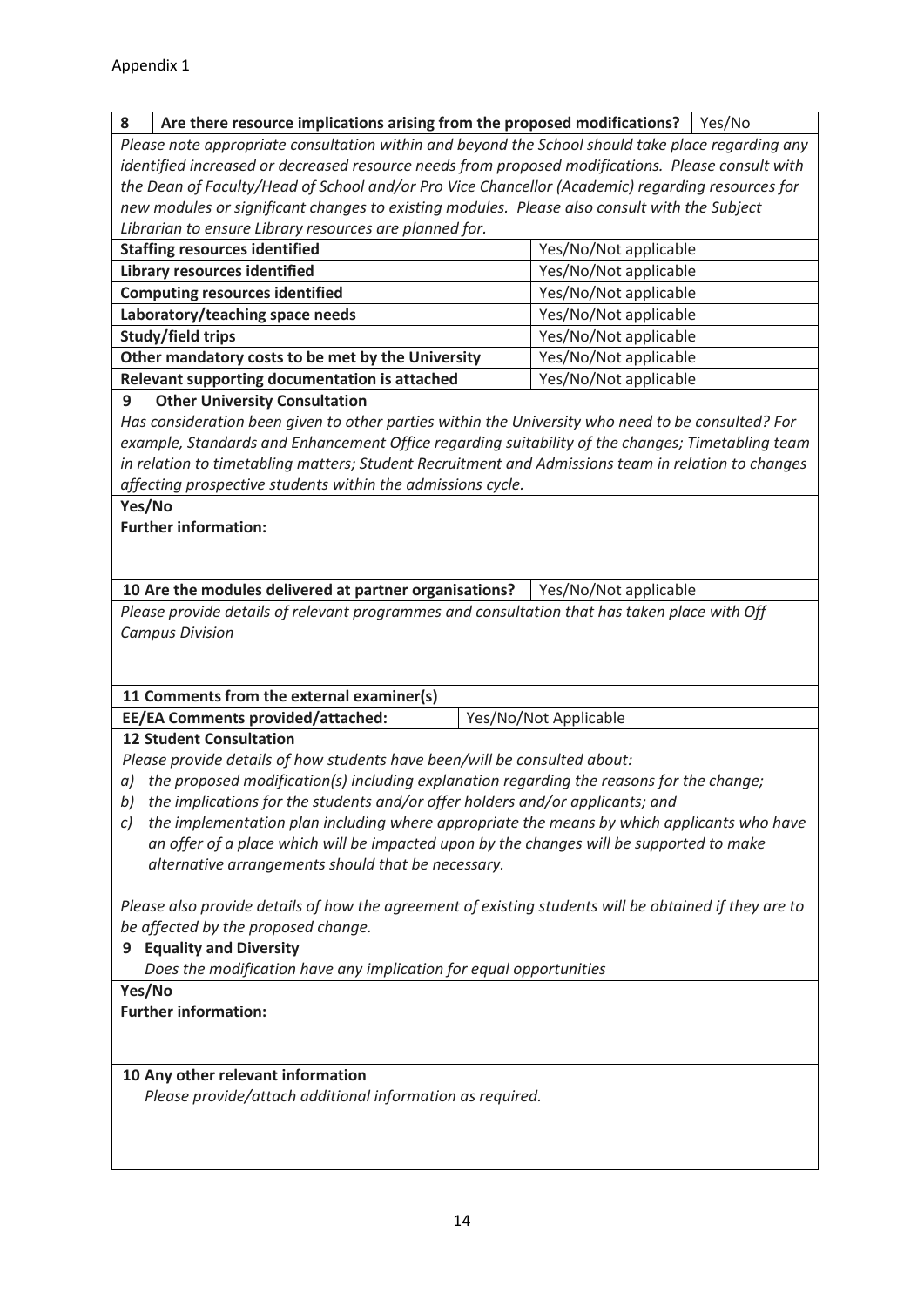| 11 Decision of School/Division Board                                           | <b>Please tick selection</b> |
|--------------------------------------------------------------------------------|------------------------------|
| Approved (Category A)                                                          |                              |
| Approved and referred to SEO (Category B) or Programmes                        |                              |
| Committee (Category C)                                                         |                              |
| Deferred                                                                       |                              |
| Not Approved                                                                   |                              |
| 12 Date approved by the School/Division Board                                  |                              |
|                                                                                |                              |
|                                                                                |                              |
| 13 Category B - Decision of USP                                                |                              |
|                                                                                |                              |
| Approved<br>Deferred                                                           |                              |
|                                                                                |                              |
| Not Approved<br><b>14 University Standing Panel Comments</b>                   |                              |
|                                                                                |                              |
|                                                                                |                              |
| 15 Category C - Decision of Programmes Committee                               |                              |
| Approved                                                                       |                              |
| Deferred                                                                       |                              |
| Not Approved                                                                   |                              |
| 16 Programmes Committee Comments eg details of approval process to be followed |                              |
|                                                                                |                              |
|                                                                                |                              |
|                                                                                |                              |
| 17 Date of Decision by Programmes Committee                                    |                              |
|                                                                                |                              |
|                                                                                |                              |
| <b>18 Programme Approvals Panel Decision</b>                                   |                              |
|                                                                                |                              |
|                                                                                |                              |
| 19 Follow up action undertaken by Standards and Enhancement Office             |                              |
|                                                                                |                              |
| <b>Details</b>                                                                 |                              |
|                                                                                |                              |
|                                                                                |                              |
|                                                                                |                              |
|                                                                                |                              |
|                                                                                |                              |
|                                                                                |                              |
|                                                                                |                              |
|                                                                                |                              |
|                                                                                |                              |
|                                                                                |                              |